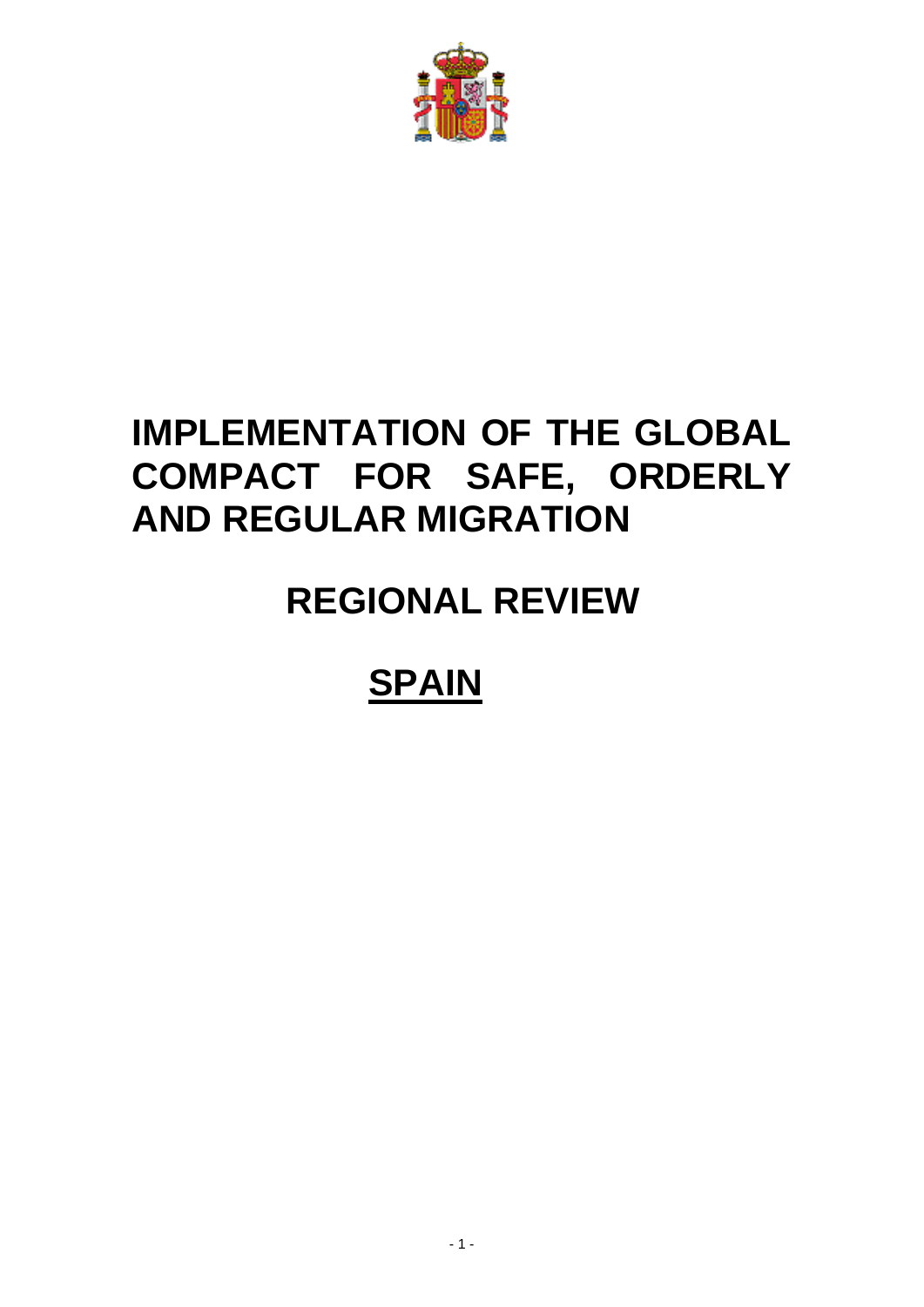

#### **1 METHODOLOGY FOR PREPARING THE VOLUNTARY GCM REVIEWS**

Spain has a long experience in dealing with international migration. In last decades and especially since the migratory crisis in Canary Islands 2005-2006 the country has developed a comprehensive migratory policy based upon a global 360 degrees approach to migration. This national approach embodied, avant la lettre, the core of the vision, principles and objectives of the Global Compact for Safe, Orderly and Regular Migration (GCM). Therefore in practical terms Spain is implementing the GCM well before its adoption.

The GCM and its framework for cooperation, as a milestone in approaching migratory challenges and opportunities by international community, represent a major source of inspiration for Spanish national migratory management. Spain is committed to the implementation of the GCM at national level. To the extent of its possibilities Spain also contributes -both bilaterally and as a member of the European Union- to ease the execution of the GCM at regional levels (Latin America, Northern Africa and Subsaharian Africa).

The success of the Global Compact for Safe, Orderly and Regular Migration, being a non-legally binding instrument, relies to a relevant degree on the existence of true high-level political engagement from the side of the governments.

Spain remains strongly committed with the Global Compact on Migration. The Spanish Head of Government Mr. Pedro Sánchez attended the Intergovernmental Conference held in Marrakech on 10-11 December 2018 where the GCM was adopted. In UN New York Spain voted in favour of UNGA Resolution 73/195 which endorsed the GCM. Spain acted as a Co-facilitator, together with Bangladesh, of the UNGA Resolution on Modalities of the (International Migration Review Forum (IMRF). In UN Genève Spain is part of the group Friends of Migration. Within the European Union, where there is not full consensus as regards the GCM, Spain is an active advocate of the Compact. Spain participated in the session devoted to the follow up of GCM organized at the Summit of the Global Forum of Migration and Development (GFMD) held in Quito in January 2020.

Political commitment to the pact is paramount. National implementation plans and elaborated procedures of follow up -especially useful in countries with limited resources and tools supported by UN Country Teams- are certainly a valuable proof of engagement but not necessarily an outcome in itself.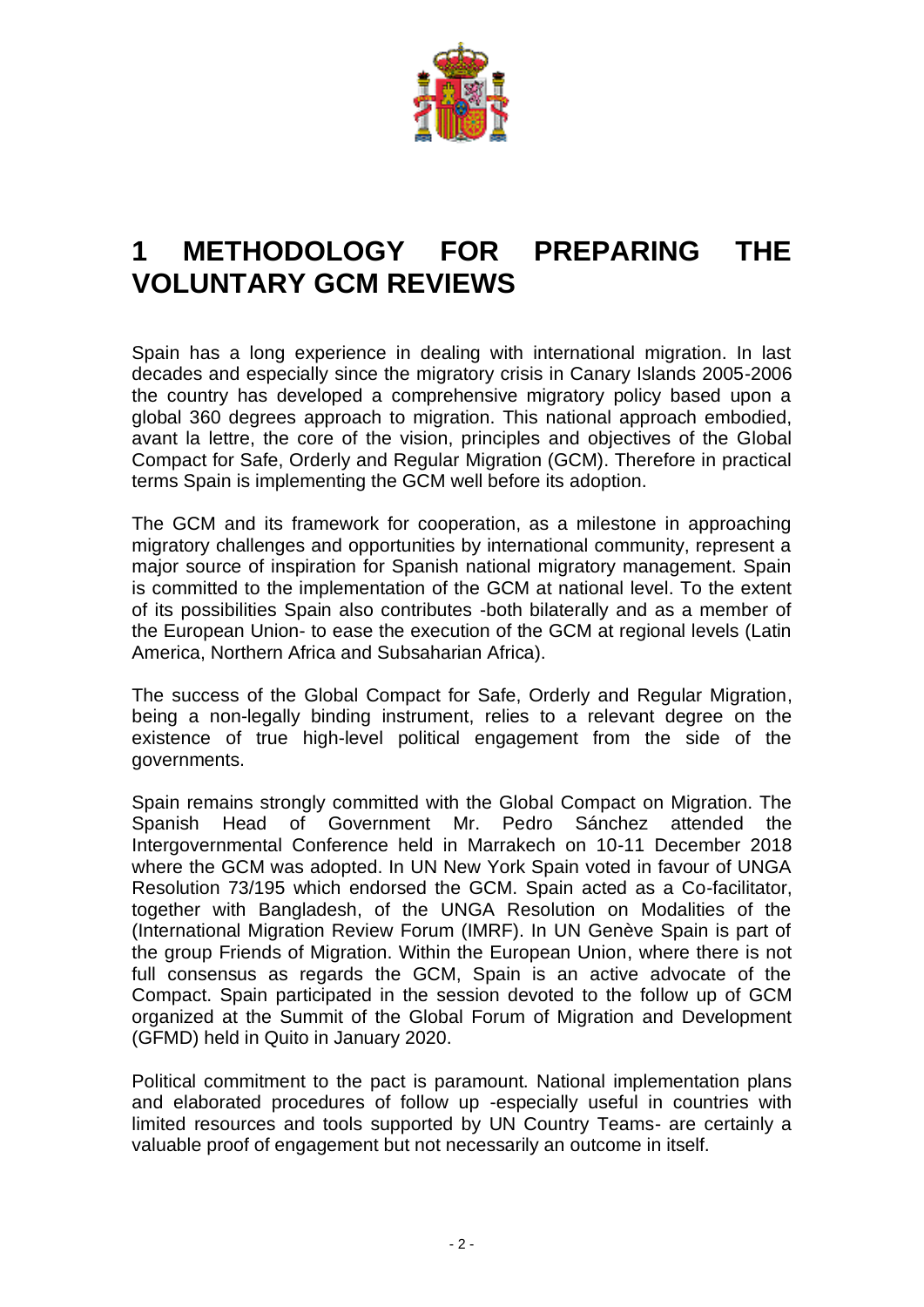

Without excluding the possibility of drawing in the future a national plan for GCM implementation Spain fulfills so far the recommendations of the GCM in an horizontal and transversal way. CGM objectives and guiding principles (paragraphs 8-15) are present in the daily implementation of the Spanish migratory policy.

Spain developed a very dynamic method of coordination during the phases of preparation and negotiation of the Global Compact held respectively in 2017 and the first half of 2018. After the adoption of the GCM an activity of dissemination and information on the contents of the Compact was equally undertaken. Some of these activities were developed in close cooperation with IOM Bureau in Spain.

This methodology applied beforehand the whole-of –government and whole-of society approachs. It worked smoothly assuring coordination without overwhelming administrative and civil society capacities. As far as administration is concerned, the Bureau for Migratory Affairs within Ministry of Foreign Affairs, European Union and Cooperation is the focal point on GCM which proceeds with the permanent day-to-day coordination with other national departments, very especially with the Ministry of Interior and the Ministry of Inclusion, Social Security and Migration. These three ministries constitute the troika within the Central administration as far as migratory issues are concerned (at national, EU and multilateral levels) including the GCM implementation. Other ministries involved are the Ministry of Infrastructure, the Ministry of Labour and the Ministries of Education and Universities.

Two conferences on the GCM with regional (comunidades y ciudades autónomas) and local authorities (diputaciones y ayuntamientos) and with civil, society were respectively organized in 2018 in coordination with IOM Bureau in Madrid. In 2019 a meeting with thirty organizations of civil society was organized on the follow-up of the GCM and on the modalities of the IMRF. Existing fora (ia. Tripartite Dialogue, State-Regions Conference, Forum for the Social integration of Migrants) deal regularly with GCM-related objectives as well.

In 2020 it was scheduled to reinvigorate and reshape these experiences to make the follow up of GCM at national level as broad and participative as possible. This strategy was slowed by affected by the reshaping of some departments dealing with migratory issues at state, regional and local levels following different electoral cycles during 2019. The outbreak of the covid pandemic in 2020 has slowed down this strategy. It will be recovered as soon as the pandemic will allow. As our previous experience has shown, face-to face meetings are indispensable to enable an effective, dynamic and oriented-based debate and exchange of views on GCM implementation (on its outcomes and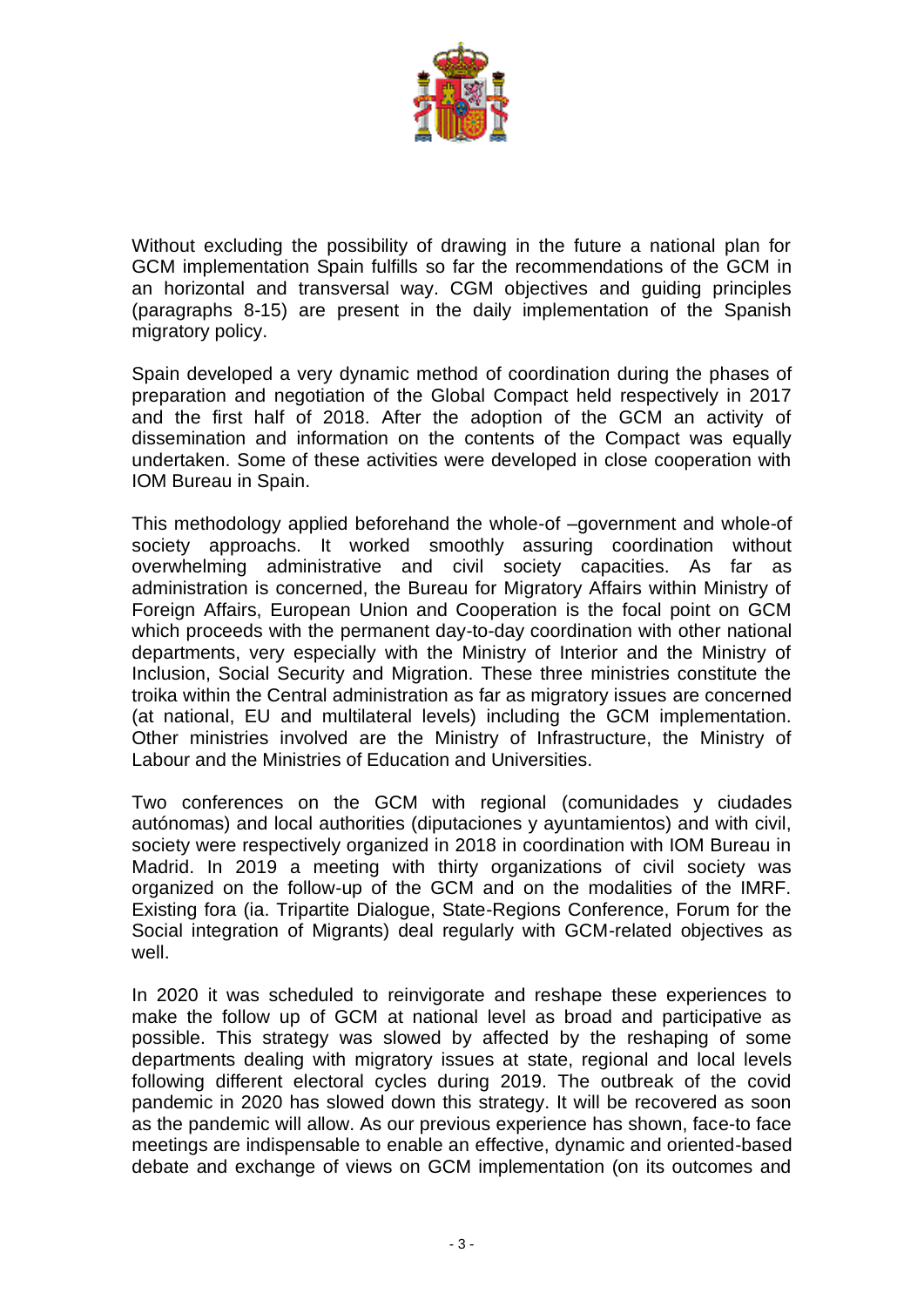

gaps) taking into account the diversity and density of administrative levels and civil society layers involved in Spain. This is not possible in covid times.

## **2 POLICY AND ENABLING ENVIRONMENT**

As far as the extent of involvement of whole-of-government and whole-ofsociety approach is concerned see section 1.

Migration issues and indirectly the GCM implementation are taken into account in the appropriate SDGs in the National Strategy on Agenda 2030 (last 231 pages Report 2020 on national implementation is available in internet).

Budgetary constraints and limited human capacities (at state, regional and local levels) are the main obstacles encountered when proposing or putting in place fresh initiatives regarding implementation of GCM objectives. Concerning mixed flux, the historical record of asylum applications received in the country during 2019 (110.000 places Spain at the top of EU member states) has obliged to concentrate efforts in proceeding and assuring international obligations derived from Genève Conventions. On the contrary the relative good behaviour in terms of irregular entries in 2019 has freed capacities for preparing new cooperation and legal migration initiatives. Covid 19 has had a very high sanitary impact in Spain and it has so affected every sector of administrative life. Nevertheless the covid 19 crises is too an opportunity since it has enhanced the visibility of the contribution of migrants to daily life and productive economy and it has pushed for the adoption of positive migratory measures mainly in the protection against subsequent irregularity.

The covid pandemic and the need of short-term measures has had a negative impact on the effectiveness of the work at regional level as far as discussion and implementation of mid-term regional plans and strategies. The majority of activities scheduled in Rabat, Khartoum, Prague or Budapest processes have been cancelled or postponed. The same happened with the EU-Africa summit which should have discussed the new framework of the partnership of migration and mobility. Within the EU the pandemic has obliged to postpone several times the presentation of the European Commission proposals for a new European Pact on Migration and Asylum that finally took place on 23<sup>rd</sup> September. That has had negative effects on planning at national level.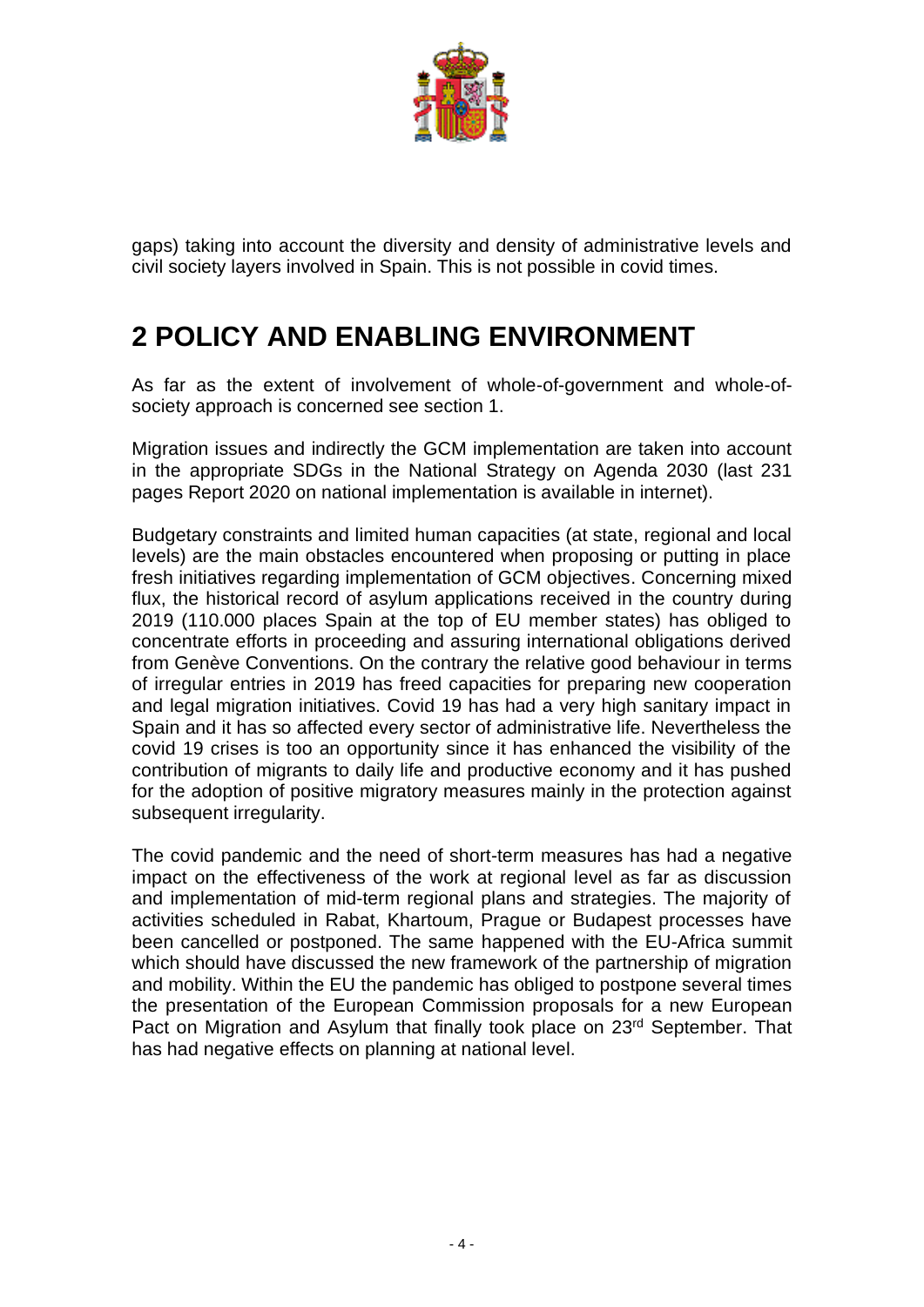

## **3 PROGRESS ON GCM OBJECTIVES**

At the request made to member States by the UN Secretary General, Spain submitted last June a forty - pages report on the progress on the implementation of the GCM at national level. The report contained a description of the measures undertaken in each of the 23 objectives of the GCM.

Spain believes that the implementation of the GCM should be as comprehensive as possible. Even recognizing and understanding the limitation of means and capacities (human, administrative, financial) all countries have at national levels, governments should prove interest in all the objectives of the Compact. Not all the objectives are equally relevant and not all of them can be faced with the same timing. Therefore prioritizing appears as an unavoidable task especially when the resources are not enough. Nonetheless politicallyfunded cherry-picking approachs should be avoided. We should equally prevent unbalances in GCM implementation that could lead to gaps in the credibility of the very Compact, its principles and its main and most relevant goal which remains to make migration ever safer for migrants and orderly and regular for the countries of origin, transit and destination which must manage human mobility

Spanish Migratory policy was already in line with the majority of the contents that the Global compact assumed. Nonetheless since the approval of the Compact Spain has developed several initiatives linked to the national implementation of GCM. These actions combine new fresh projects with already on-going measures. Whole-of-government and whole of society approaches are especially encouraged. The national report delivered in May is still valid and a reference to its full version is advisable. Some highlights of it are included herewith:

**- Objective 1** (ia. improvements on contents and public access regarding statistical migration-related databases in the Ministry of Interior, Ministry of Inclusion, Migration and Social Security and the National Institute of Statistics-INE; national contributions to the currently ongoing works to upgrade migration databases at EU level; statistics on migratory fluxes updated every 15 days are publically available in the webpage of the Ministry of Interior; national statistics are shared with EU agencies (FRONTEX, EASO) and international organizations (IOM, UNHCR); enhancement of migration-related databases at regional and local governments´ levels).

**- Objective 2** (enhanced and ongoing bilateral projects –with especial reference to the ones developed by the Spanish Agency of Cooperation AECID- in Latin America, Northern Africa and Subsaharian African countries; Spain leads 13 projects for a value of 190 million euros in several Western African countries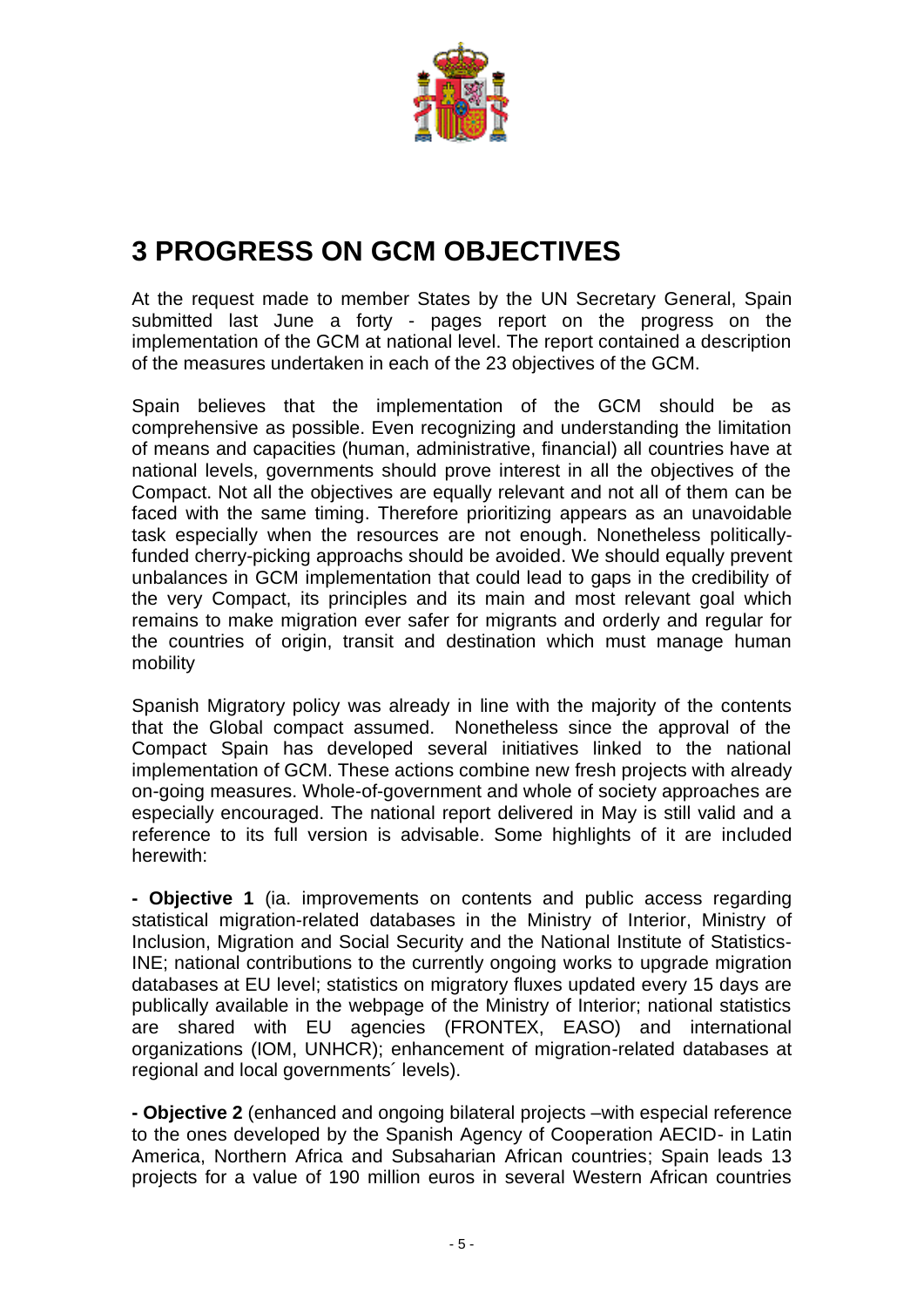

financed by the EU Emergency Trust Fund for Africa embracing several sectors like work generation, social inclusion and reintegration; information of risks of irregular migration, strengthening local capabilities, fighting women and children vulnerabilities; bilateral projects in Central America mainly in integration and regional development activities –contributions to Plan Integral Desarrollo in Central America and MIRPS platform-).

**- Objective 3** (the Ministries of Interior; Inclusion –Social Security-Migration and Foreign Affairs-EU-Cooperation had free public access pages in their respective official websites with updated information on regular migration options to Spain; AECID develops projects of awareness on the risks of irregular paths of migration in three North and Western African countries).

**- Objective 4** (enhancing the access of migrants to the information on conditions for documentation and administrative services provided by the public bureaus for citizens documentation at local, regional and national levels; ratification of UN Convention on Stateless persons in September 2018; in the realm of its competences Spain broadly facilitates the work of foreign Consulates on documentation of their own nationals).

**- Objective 5** (on top of the activities concerning the information on legal paths referred in objective 3, the Report includes three pages devoted to the improvement of the existing projects on circular migration with Morocco (agriculture almost 13.000 women workers in 2020), a new circular migration project with Senegal (agriculture), the improvement on legislation on the projects of labour recruiting at origin (ia. Order TMS/14267/2018) or a new scholarships scheme with Morocco (100 post graduates). These programs are developed by the Ministry of Inclusion, Migration and Social Security in close cooperation with other departments (ministries of Foreign Affairs; Agriculture; Interior; Labour and High Education) in a whole-of-government approach. Especial references to the additional measures undertaken to limit the challenges generated by covid pandemic affecting these projects in terms of health control, return, internal mobility, living conditions and e-learning).

**- Objective 6** (ia. implementation of the National Strategy for Decent Work 2018-2020 in particular its measures 28-29 and 30; whole of society approach assured by the Tripartite Dialogue –government, employers´ associations and trade unions and Forum for Social Integration of Migrants –where diasporas associations are present too).

**- Objective 7** (in the report almost five pages are devoted to illustrate the measures undertaken by different departments and especially the Ministry of Inclusion, Social Security and Migration in this objective with ia. especial attention paid to the most vulnerable like women (many legislative and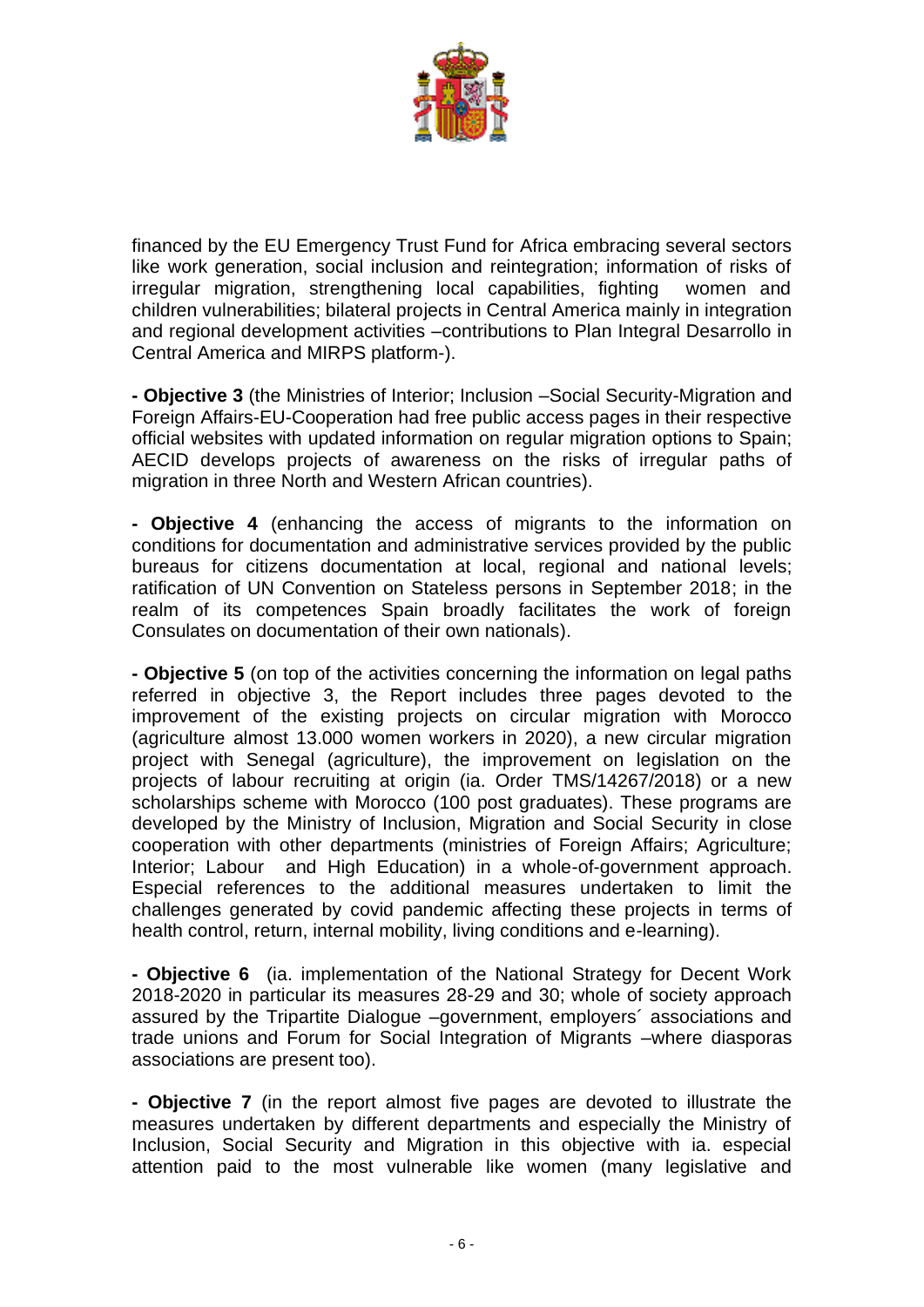

regulatory positive discrimination measures in favour of migrants abused or victims of sexual trafficking and domestic violence) and non-accompanied minors (adoption by Instruction 1/2020 of the Ministry of Inclusion, Social Security and Migration of the permit to work for NAMs aged 16 onwards); new additional measures taken to combat new vulnerabilities caused by covid pandemic among others the creation in 2020 of a permanent national scheme of Minimal Vital Income ("Ingreso Mínimo Vital") adopted by overwhelming majority in the Spanish Parliament, accessible for nationals and for foreigners with at least one year of legal and interrupted residence in Spain; adoption of measures to facilitate the work of resident migrants in economic sectors especially affected by covid pandemic (ia. Royal Decrees 13/2020 and 19/2020), facilitation of the automatic extension of validity of residence and work permits expired during the administrative closure due to the pandemic; facilitation of elements of proof and documentation in the procedures to acknowledging "arraigo social" (social rooting); adoption in 2019 of the Action Plan for combatting hate crimes and creation of a National Office for Hate Crimes within the Ministry of interior); subsidies granted by the Oficina de Asuntos Humanitarios (Humanitarian Affairs Bureau) within the ministry of Foreign Affairs, EU and Cooperation in favor of projects to alleviate the situation of internal displaced people in Central America and México)

**- Objective 8** (ia. statistics on the SAR activities developed by SASEMAR - National Service for SAR- within the Ministry of Infrastructures in the Spanish SAR zones in the Mediterranean Sea and Atlantic Ocean -50.000 immigrants saved in 2018 and almost 18.000 in 2019-; improvement of cooperation with coastal neighbouring countries; solidarity in disembarkations from Central Mediterranean).

**- Objective 9** (ia. ongoing and new projects developed by the Ministry of interior both at bilateral level and in EU-led projects with third Western Northern African and West African and Sahel countries ia. Spanish led and EU financed GARSI project in the five countries of G5 Sahel plus Senegal).

**- Objective 10** (ia. ongoing and new projects developed by the Ministry of Interior with third Northern African and Subsaharian African countries and Latin America at bilateral and European levels; National Strategies to combat human trafficking; creation of free-toll 24/7 telephone contact numbers and emailaddresses both in Policía Nacional (National Police) and Guardia Civil (Civil Guard) for public access to fight human trafficking).

**- Objective 11** (ia. new measures to improve Integrated Border Management – IBM- in the national -and at the same time EU external- coast borders; cooperation with FRONTEX; projects with third countries in the Caribbean and Western Africa to assist them to improve their IBM strategies).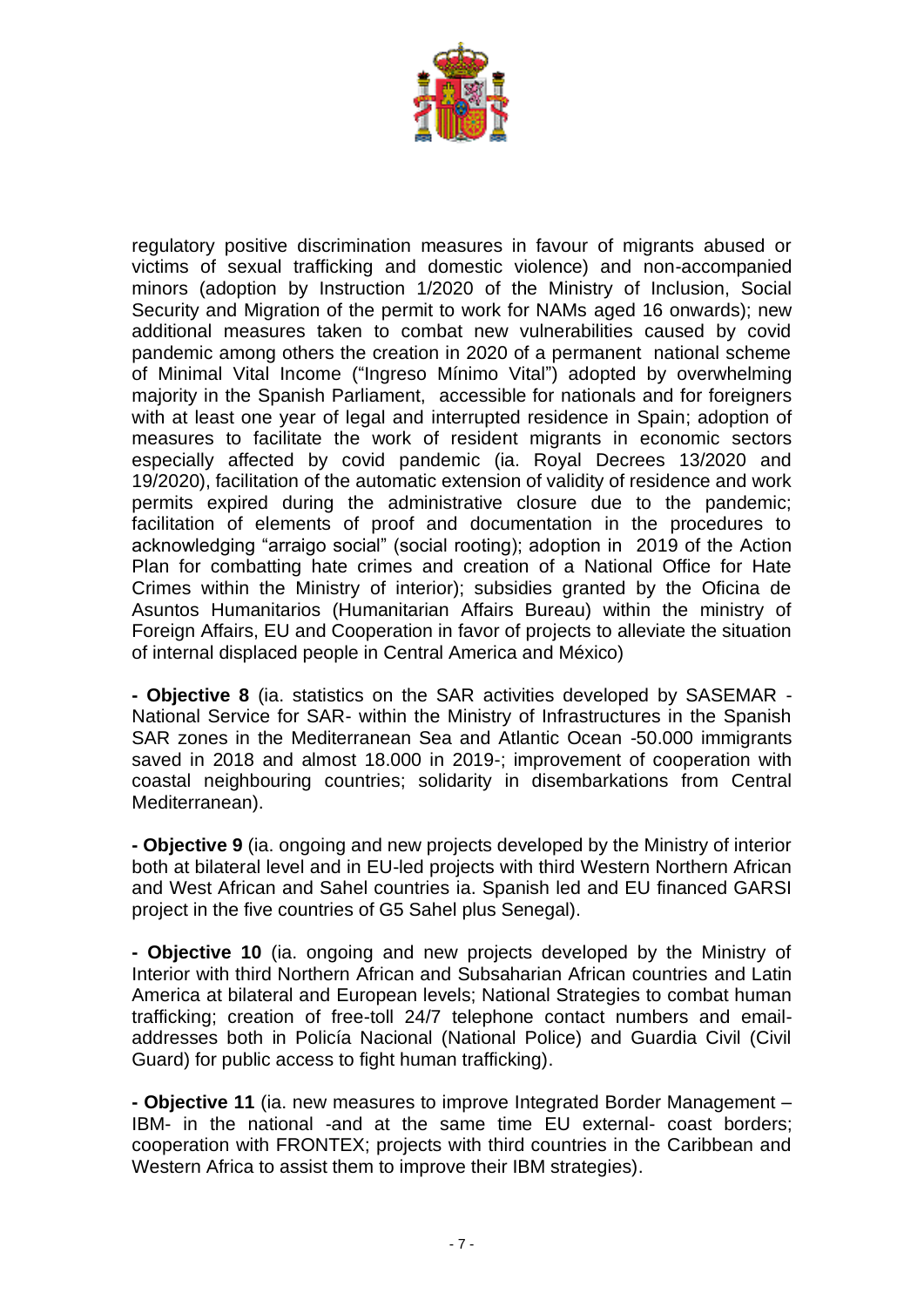

**- Objective 12** (see objective 3; especial reference to the relevance in practical terms of the whole-of society approach).

**- Objective 13** (ia. information on the functioning and legislation of the existing non-penitentiary retention centers –Centros de Internamiento de Extranjeros- ; for sanitary concerns CIEs remain closed and empty since the outbreak of covid pandemic; national legislation does not permit neither long time detention nor closed uncommunicated detention centers).

**- Objective 14** (ia. implementation by the Ministry of Foreign Affairs, EU and Cooperation of existing measures for the protection of nationals and delivery of consular services in its 115 embassies and 89 general consulates; new measures adopted in the framework of covid –organization of repatriation, Emergency Office and Emergency central telephones open for assistance to both nationals and foreigners having residence in Spain)

- **Objective 15** (ia. Royal Decree 7/2018 July 27<sup>th</sup> on universal access to national public health system; enlargement of the current access to other services included education; measures implemented in close attention to wholeof government and whole-of society approach –close cooperation with regional and local authorities and civil society-)

**- Objective 16** (ia. inclusion and cohesion related activities are traditional priorities in national migratory strategies as it is reflected in the very wording of the new Ministry of Inclusion, Social Security and Migration; well advanced works for the renewal of the national strategy for citizenship and integration – including migrants-; whole-of- government and whole-of-society approach solidly applied in the design and execution)

**- Objective 17** (ia. reinforced new projects of the National Observatory for Countering Xenophobia and Racism –OBERAXE- within the Ministry of Inclusion, Social Security and Migration in strong cooperation with regional observatories, academia and civil society; Interministerial Framework –wholeof-government approach- adopted in September 2018 to evenly implement the 2011 National Strategy to Combat Racism, Xenophobia and other forms of Discrimination; in prosecuting and punishing hate crimes Spain is in the international forefront both in terms of legislation -reform of article 510 Penal Code in 2015- and implementation -State Attorney General Guidelines May 2019)

**- Objective 18** (ia. projects in phase of preparation within the Ministry of Inclusion, Social Security and Migration to be framed in the future new EU blueprints on legal migration; improvement of the public information pages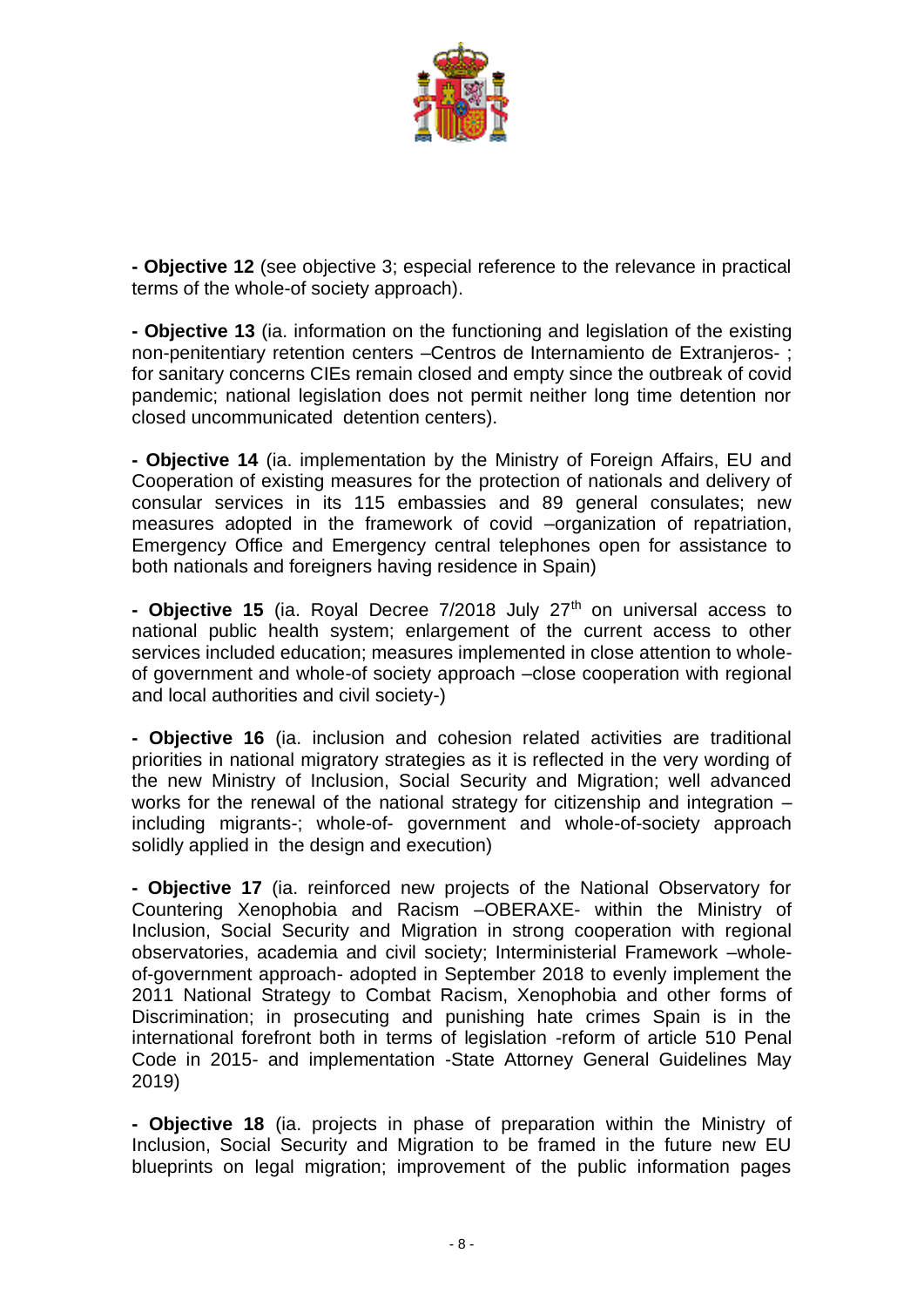

within the Ministry of Education and Vocational Training and the Ministry for **Universities** 

**- Objective 19** (ia. project "Volvemos" to facilitate the return of national young migrants; diasporas organizations participation in the formal national Forum for the Social Integration of Migrants –whole-of society approach- led by the Ministry of Inclusion, Social Security and Migration).

**- Objective 20** (ia. project InclussIFI with EU financing; Minimal Vital Income Scheme see objective 7 helps indirectly to prevent drops in remittances sent to home countries).

**- Objective 21** (ia. ongoing implementation of the National Resettlement Program; ongoing partnership with IOM in both resettlement and accompanied returns and reintegration; AECID projects in some countries in Sahel and Central Latin America to promote the integration of returned people).

**- Objective 22** (ia. implementation of the 24 bilateral agreements and the Multilateral Iberian American Convention on Social Security).

**- Objective 23** on top of the bilateral projects and EU financed projects led by Spain, the Ministry of Foreign Affairs, EU and Cooperation pushed for the organization of the second Summit on Migratory and Asylum challenges derived from the Venezuelan crisis which took place online simultaneously from Madrid and Brussels in May 2020 and currently holds the Presidency of MIRPS on the mixed fluxes challenges in Central America and Mexico).

#### **4 MEANS OF IMPLEMENTATION**

As it has been highlighted in the previous chapter, Spain is politically committed in practical terms with the GCM and its implementation will continue to be a reference framework when discussing, deciding and executing the national migratory policies both in strictly national terms and European Union level.

The migratory policy is a very complex policy to be implemented everywhere. It involves many dimensions and need to be focused in several perspectives at the same time that are driven through very different procedures that require ambitious means of implementation at all levels. Implementing the 23 objectives and taking into consideration the more than a hundred invitations to action included in the GCM is not an easy task since it requires the use of a well provided toll-box.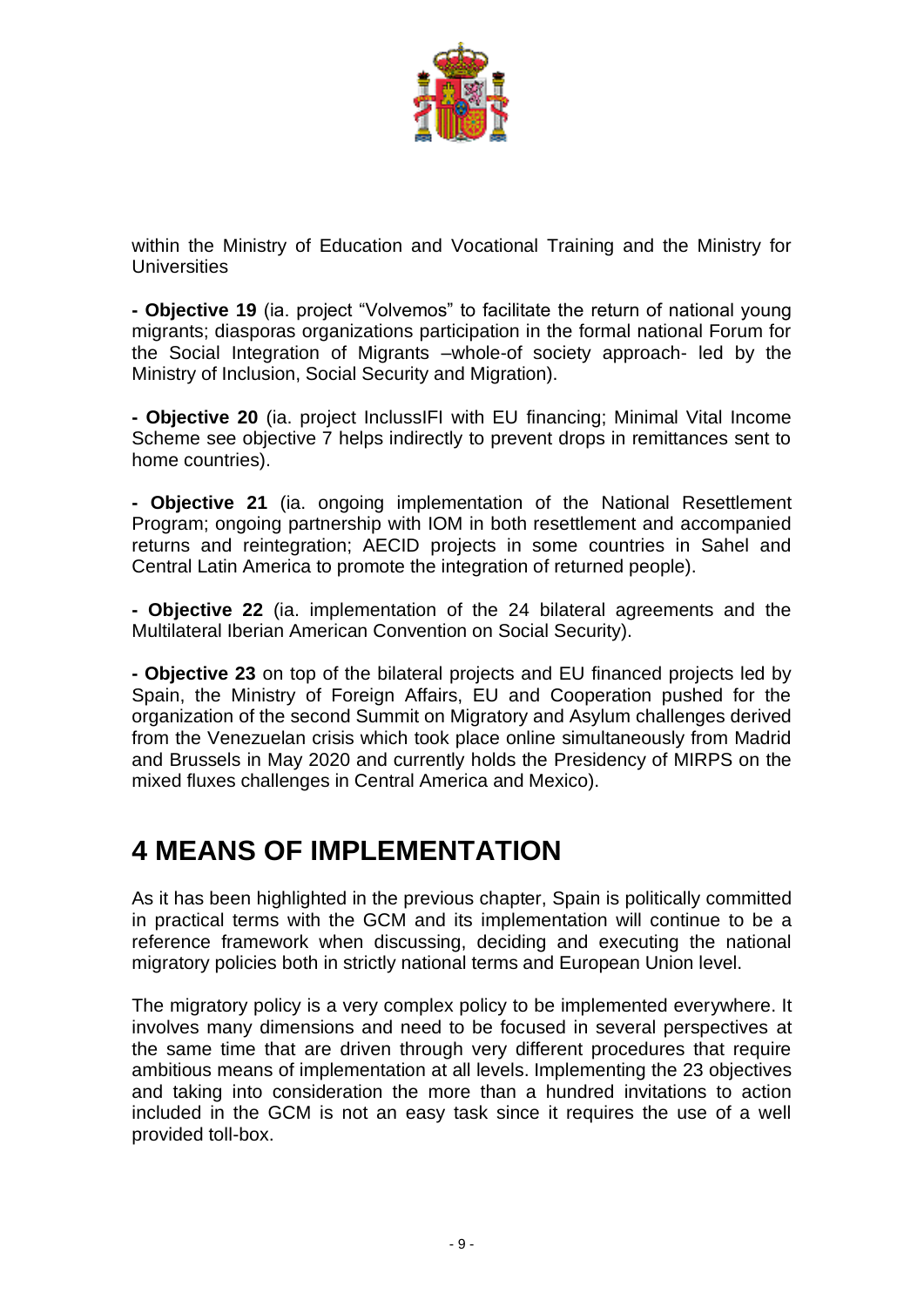

In the phases of their actual implementation the migratory policies are very demanding in terms of use of resources (humans, administrative and financial). On top of that, some measures can only attain relevant degrees of effectiveness with the cooperation of third partners.

In this context and due to the forecasted serious economic impact of covid pandemic in the country a limitation of additional financial resources is expected for 2021. That will not affect already decided migratory policies and mechanisms or assumed national contributions to UN agencies and programs but could influence the rhythm of implementation concerning some measures foreseen, the level of ambition in the adoption of new partnerships and the financial contribution to multilateral migratory funds. On top of that, and in this context of limited budgetary resources, the new dynamics of the resumption of mixed fluxes in the phasing out of covid pandemic in 2021 could play a role in the orientation of the use of the national means available concerning objectives within the GCM.

The participation in European Union schemes (new EU Multiannual Financial Framework and new European Pact on Migration and Asylum) could alleviate the extent of these budgetary challenges

No change is expected as far as political will, capacity development and projects generation within Spanish government and administration concerning the GCM. The Whole-of government and Whole-of-society approaches will be enhanced by identifying the scope of actions and competences in a more accurate way in order to gain efficiency and effectiveness in common action.

#### **5 NEXT STEPS**

In procedural terms and in the perspective of the first International Migration Review Forum (IMRF) to be held in 2022 a clearer international strategy on how to proceed in practical terms in the remaining time is necessary. In this context indications by United Nations Network on Migration (UNNM) and IOM on the preparation of IMRF would be welcome and useful.

Among the activities to be conducted at multilateral level, an active and preemptive work of public information policy on the Global Compact by UNNM would be welcome. That would help to celebrate the IMFR in 2022 in a more positive environment compared to the one lived in December 2018. The lessons learnt from the Intergovernmental Conference of Marrakech could be valuable. Paragraphs 48-54 of GCM determine the modalities of the follow-up of the implementation of the Compact but so far some degree of uncertainty has somehow been present within the international migratory community and the outcomes have been somehow blurred especially in reference to developments